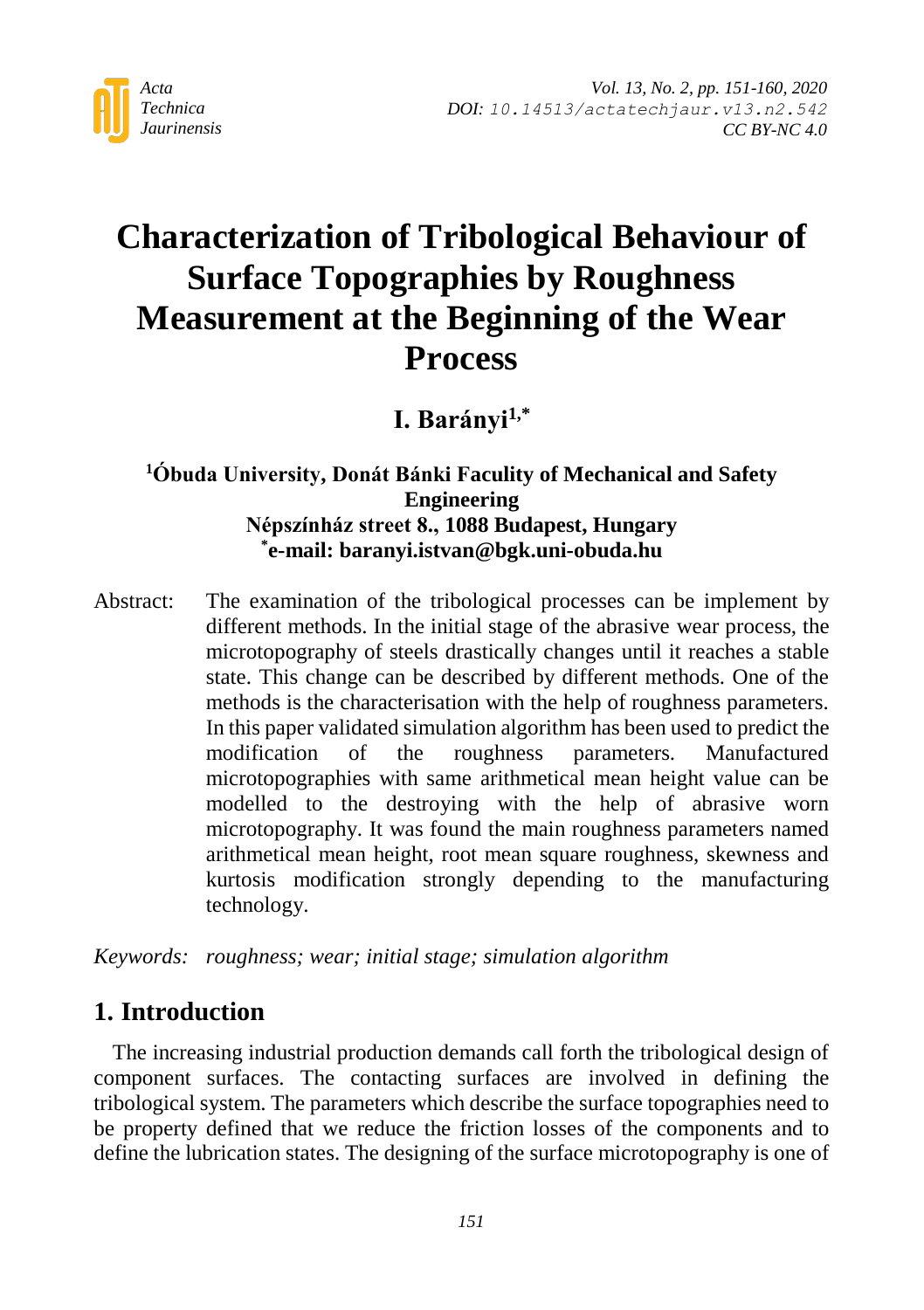the most dramatically developing areas of research from the manufacturing and tribology points of view [1].

Kubiak et al. [2] stated that the roughness parameter *Ra* of machined surfaces influenced wear intensity and the friction coefficient. In their measurements of fretting tests found to the activation energy is increasing for smoother surfaces and according to the conclusion the lower initial roughness reduces the wear rate and increase the coefficient of friction.

Xin Pei et al. [3] through numerical simulation, the influence of surface topography, load, slide-to-roll ratio on wear and the evolution of surfaces have been studied and found the early stage of the running in process the wear track deeper in the sides than in the middle and the coefficients of friction is radically decrease in the beginning of the estimation process.

Horváth et al. [4] draws attention to the importance of amplitude parameters named skewness and kurtosis and found connections between these parameters and the circumstances of the cutting process, including edge geometry, tool material, workpiece material, and cutting parameters.

Czifra et al. [5] and Palásti-Kovács et al. [6] searched for techniques to describe topography in their work in order to describe manufactured and abraded surfaces. In addition to traditionally applied parameters, their work involves evaluations based on fractal, slicing algorithm, peak curvature, and steepness distribution and they examine the applicability of each technique.

Reizer, R [7] simulate and measured the roughness microtopography modification in a case of mild wear process. The test ring has been made by honing process and the authors found the *Sku* surface roughness parameter helps to describe the surface modification.

Kovalev et al. [8] use simulated surface microtopographies and these are worn with abrasion scratches. It has been revealed that the prediction of worn surface structure and its roughness parameters are possible by using effective surface profile withrespect.

Based on the literature it can be stated that the phase of initial wear, to be characterized by changes in microtopography parameters applied in roughness measurements, is not fully elaborated in the literature. Therefore, a truncation algorithm [9] has been used with different manufactured surface microtopographies to model the wear process, validated by measurement results. The model can be used for forecasting changes in roughness parameters *Sa*, *Sq*, *Ssk*, and *Sku* subject to given abrasion conditions until the destruction of the microtopography produced.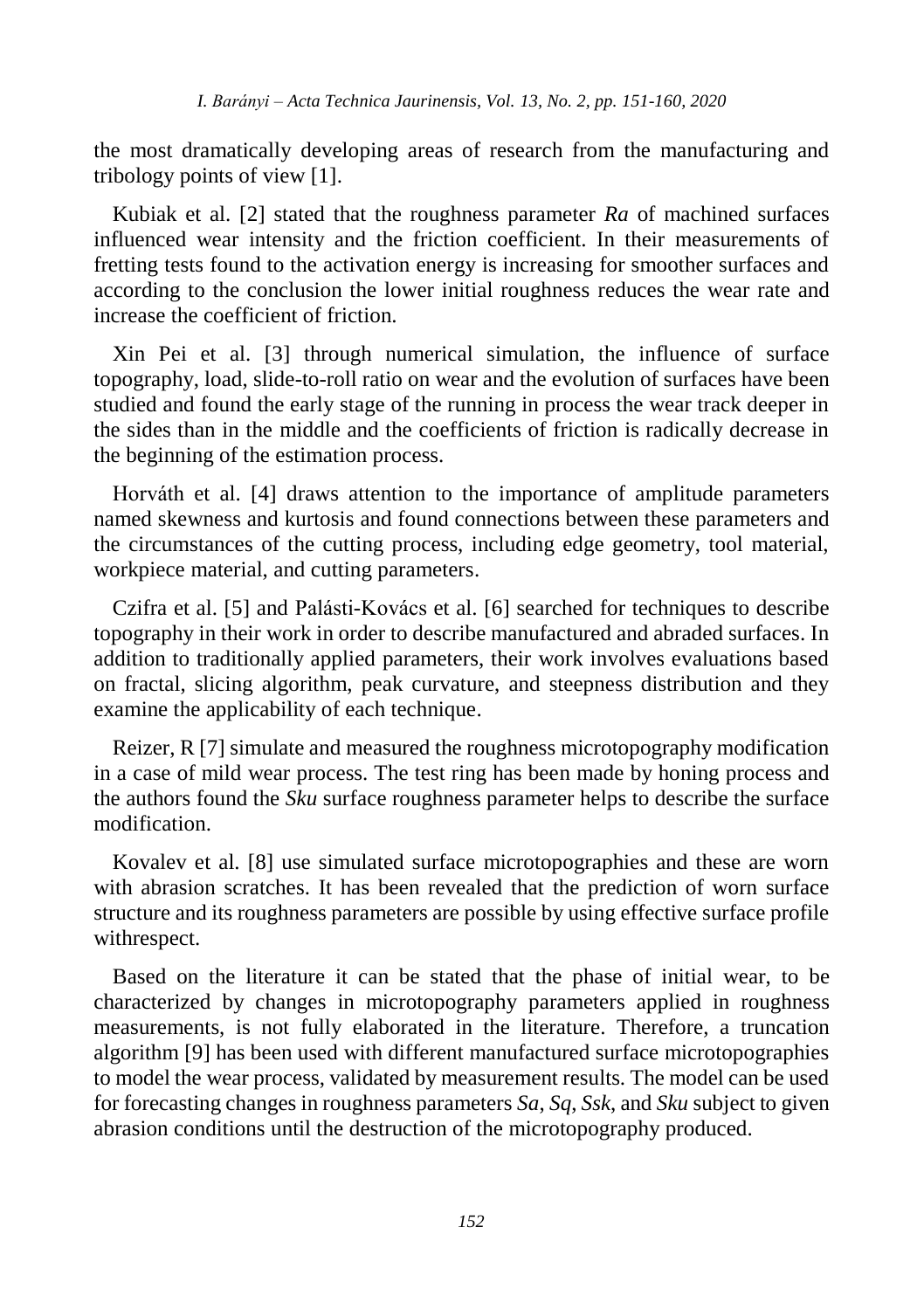### **2. Experimental**

#### **2.1. Truncation algorithm**

In case of microtopographies, the truncation algorithm can be used for examining the progressive destruction of the peak zone by roughness parameters. The algorithm uses the Abbott –Firestone curve to determine the truncation height and it is patched with abrasion scratches. With the help of this simulation we can give a "virtual" microtopography which has been made with the help of truncated measuring data of the manufactured microtopography and worn microtopography. The model can be validated in [9].

In the results of the algorithm the (1) to (4) parameters calculated and the virtual topographies have been got.

$$
Sa = \frac{1}{nx \cdot ny} \sum_{i=1}^{nx} \sum_{j=1}^{ny} |Z(i,j)|
$$
 (1)

$$
Sq = \sqrt{\frac{1}{nx\,ny} \sum_{i=1}^{nx} \sum_{j=1}^{ny} Z(i,j)^2},
$$
 (2)

$$
Ssk = \frac{1}{sq^3} \frac{1}{n x n y} \sum_{i=1}^{n x} \sum_{j=1}^{n y} Z(i,j)^3
$$
 (3)

$$
Sku = \frac{1}{sq^4} \frac{1}{nx \cdot ny} \sum_{i=1}^{nx} \sum_{j=1}^{ny} Z(i,j)^4
$$
 (4)

where:

- *nx*: number of the measured points in direction x,
- *ny*: number of the measured points in direction y,
- $\bullet$   $Z(i,j)$ : eight coordinates of the  $(i,j)$  pint in micrometres,
- *Sa*: average roughness,
- *Sq*: root mean square roughness,
- *Ssk*: skewness,
- *Sku*: kurtosis.

#### **2.2. Test pieces**

The test pieces which represents the different manufacturing technology were roughness comparator machined by turning (Fig.1), milling (Fig. 2), grinding (Fig. 3) and spark erosion (Fig. 4). All the comparator theoretical arithmetical mean height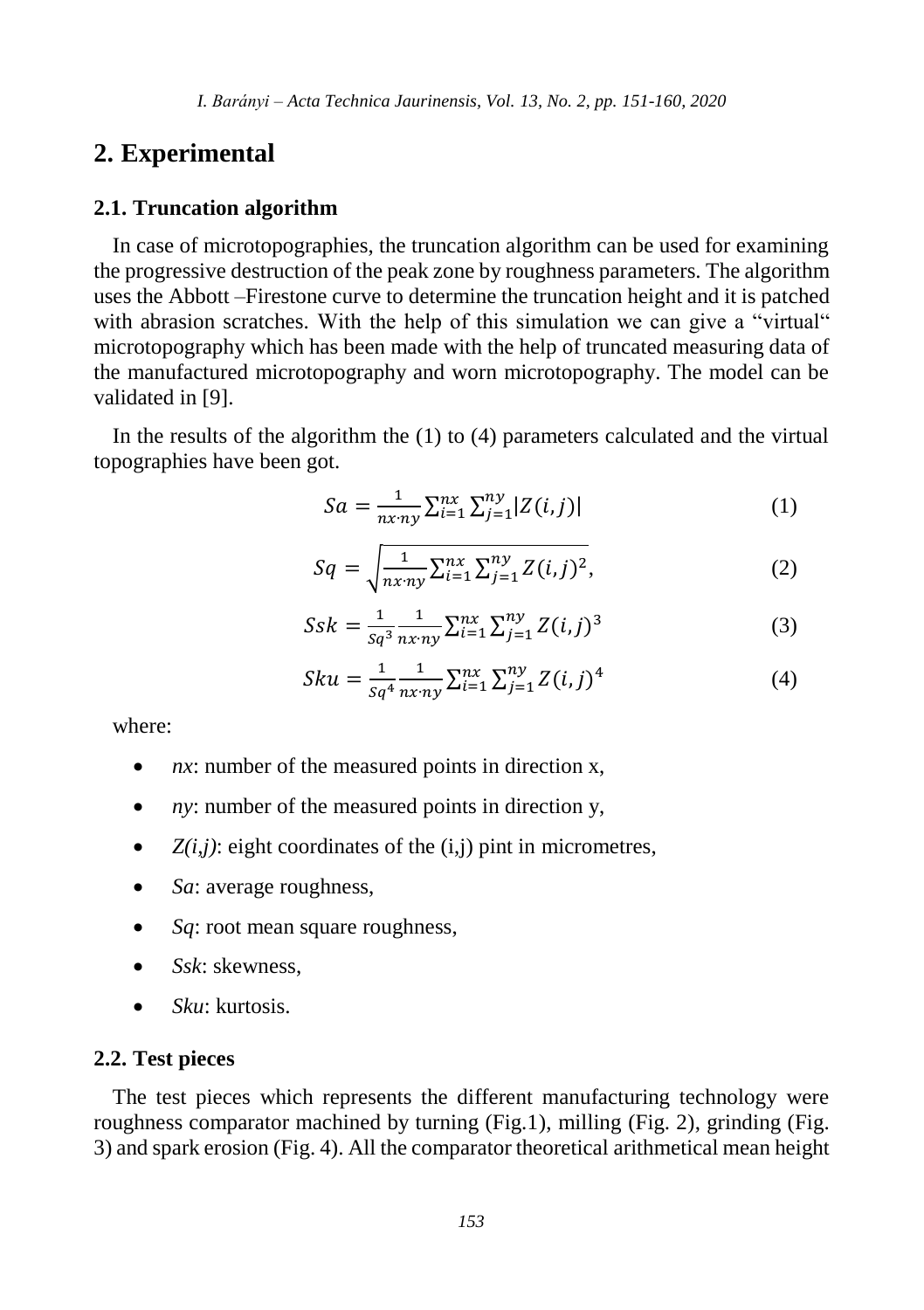(*Sa*) roughness value was 1.6 micrometres. The microtopographies of the test pieces has been shown in Fig. 1 to Fig. 4 and Table 1. summarize the value of the investigated roughness parameters.



*Figure 1. Turned surface microtopography* 



*Figure 2. Milled surface microtopography* 



*Figure 3. Grinded surface microtopography*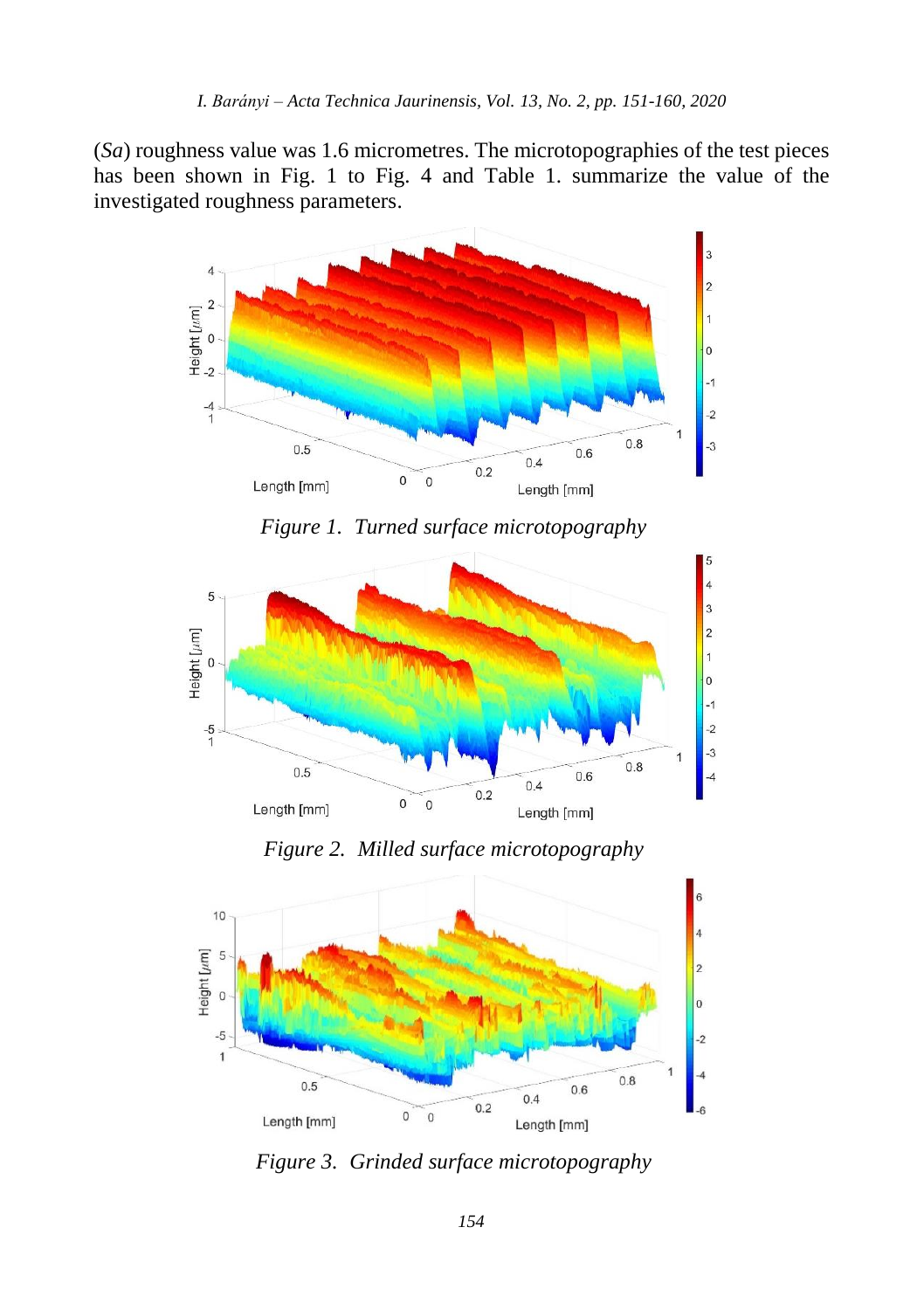



*Figure 4. Spark eroded surface microtopography* 

|              | <b>Turned</b> | <b>Milled</b> | <b>Grinded</b> | <b>Spark eroded</b> |
|--------------|---------------|---------------|----------------|---------------------|
| $Sa \, [mm]$ | 1.59          | 1.559         | 1.66           | 1.6360              |
| $Sq$ [mm]    | 1.799         | 1.929         | 2.05           | 2.0054              |
| $Sku$ [-]    | 1.949         | 2.529         | 2.512          | 2.5976              |
| Ssk I-       | 0.245         | 0.453         |                | $-0.0845$           |

| Table 1. Roughness values of the test pieces |  |  |  |
|----------------------------------------------|--|--|--|
|----------------------------------------------|--|--|--|

The worn sample had been manufactured from 1.0503 steel in normalized heat treatment state. The manufactured microtopography were destroyed by special running in stage abrasive wear tester developed by Óbuda University and Budapest University of Technology and Economics.

The wear test parameters were:

- pin-on-plate arrangement,
- velocity: 25 mm/s,
- $\bullet$  length: 150 mm,
- contact surface: 30 mm x 30 mm.
- normal force: 600 N.
- abrasion cloth fineness:1200,
- total wear length: 10800 mm,
- no lubrication used.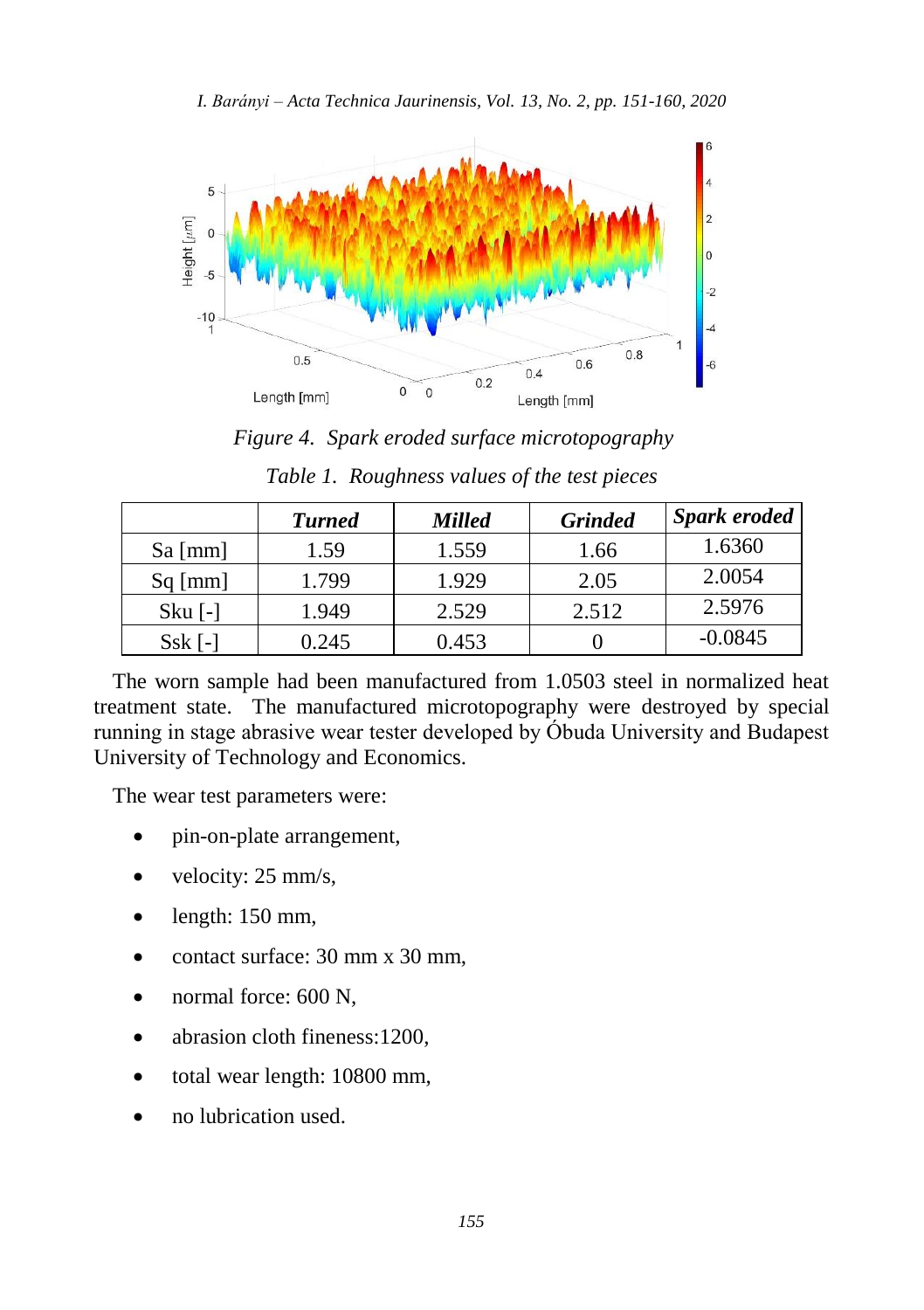The roughness comparator surfaces and the worn surface was measured by Mahr stylus instrument (typ: FRW 750). The used tip rounding radius was 5 micrometres and with 90° nose angle.

The measurement sample distance was 2 micrometre and the measuring length was 1 mm in both directions. Fig. 5 shows the worn microtopography and Table 2. summarizes its roughness parameters.

|             | $Sa \, [mm]$ | Sq[mm] | $Sku$ [- $\overline{S}$ ] | $S$ sk [-]        |
|-------------|--------------|--------|---------------------------|-------------------|
| Worn sample | ).4291       | J.5929 | 14.99                     | 1552<br>$-2.1332$ |

*Table 2. Roughness values of the worn microtopography*

|             | $5u$ [ $mn$ ] | $\frac{1}{2}$ | Jru 1-1 | $\sim$    |
|-------------|---------------|---------------|---------|-----------|
| Worn sample | 0.4291        | 0.5929        | .4.99   | $-2.1552$ |
|             |               |               |         |           |



*Figure 5. Worn microtopography*

# **3. Results**

When using the truncation algorithm, the microtopography – and the running-in stage wear process – was divided into 100 parts in Z direction. Constant material volume was destroyed in every step. Fig. 6 to Fig. 9 show the changes in the parameters defined by the algorithm.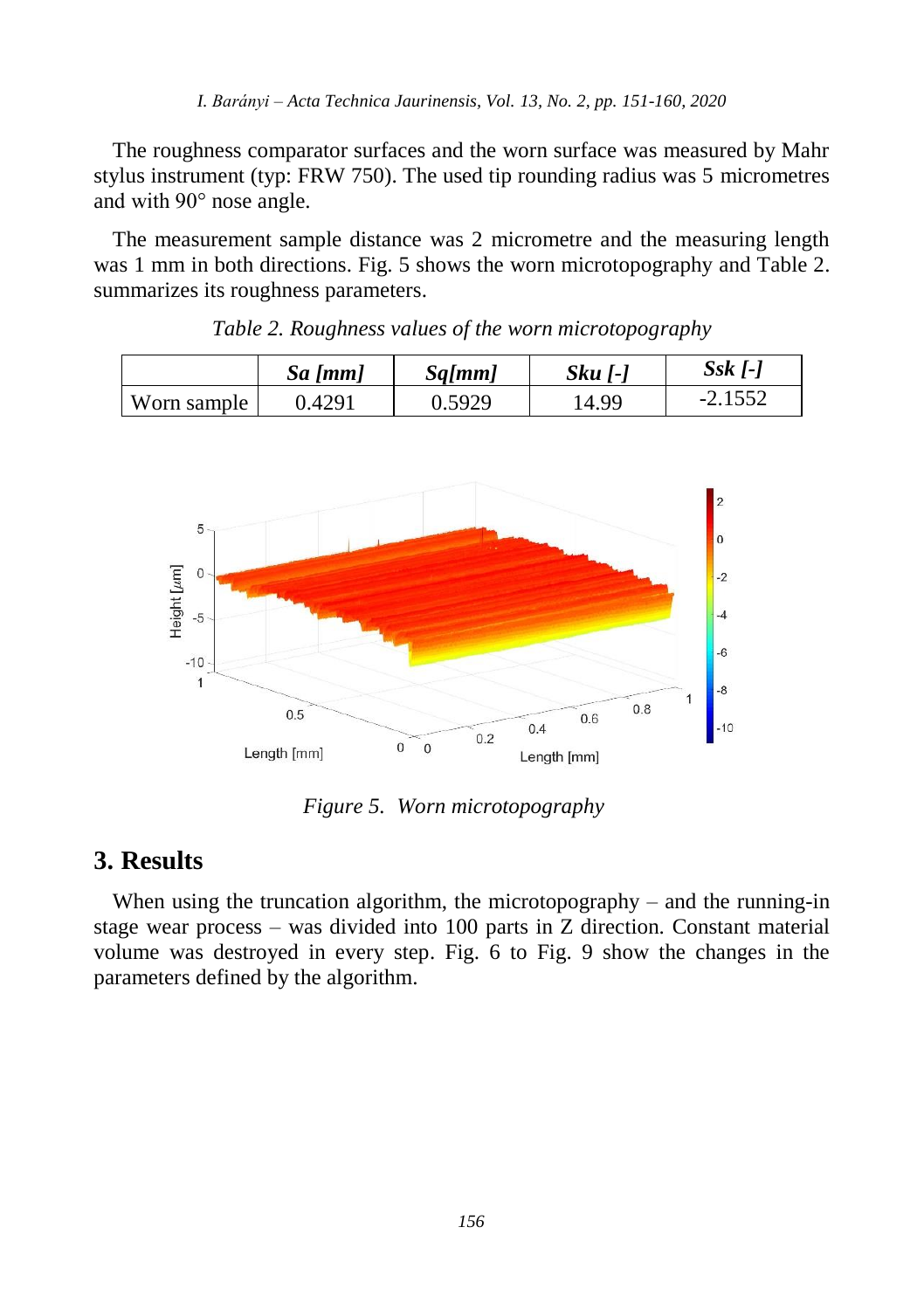

*Figure 6. Parameter Sa change in a function of the destroyed volume fraction*



*Figure 7. Parameter Sq change in a function of the destroyed volume fraction*



*Figure 8. Parameter Ssk change in a function of the destroyed volume fraction*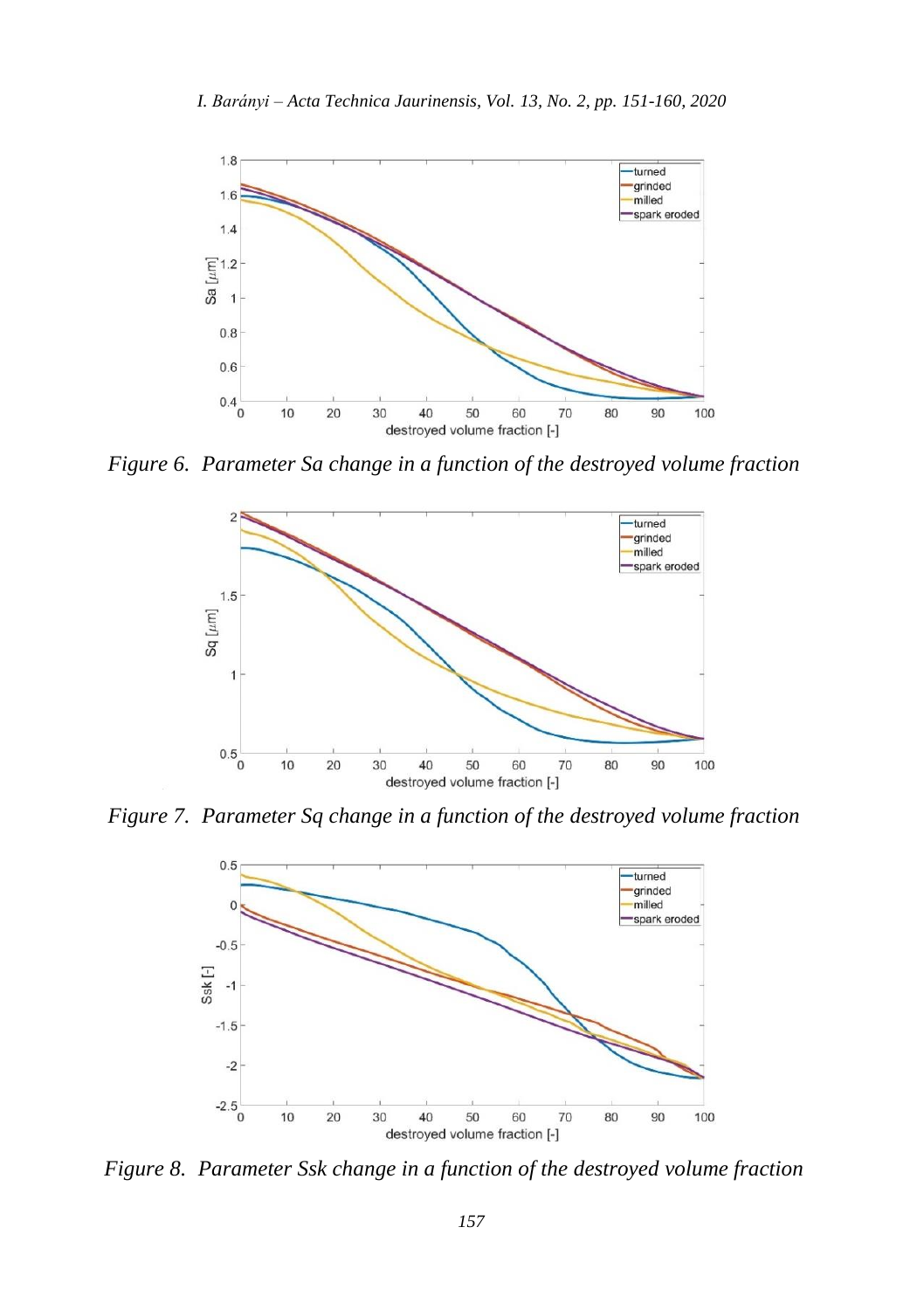

*Figure 9. Parameter Sku change in a function of the destroyed volume fraction*

For the mathematical description of the results yielded, a modified logistic function (5) was used in the form below by white box method [10].

$$
f = \frac{ax+b}{1+e^{cx+d}} + g \tag{5}
$$

According to the mathematical fitting all curves have been approximated by function (5) with bigger than 0.99 coefficient of determination value.

This mathematical description is of theses curves may be simplified by linear function according to (6). The linear fitting calculation results can be summarized in Table 3 in a perspective of  $\mathbb{R}^2$ .

$$
S_i = (S_{i \text{ original}} - S_{i \text{ grinded}}) \cdot x + S_{i \text{ original}}
$$
 (6)

Where:

*S<sup>i</sup>* represents the surface parameters.

|             | Sa $\mathbb{R}^2$ | Sa $\mathbb{R}^2$ | $Sku R^2$ | $S$ sk $\mathbb{R}^2$ |
|-------------|-------------------|-------------------|-----------|-----------------------|
| Turned      | 0.8368            | 0.795             | 0.629     | 0.82                  |
| Milled      | 0.8365            | 0.7985            | 0.2751    | 0.99                  |
| Turned      | 0.978             | 0.973             | 0.357     | 0.97                  |
| Spark eros. | 0.983             | 0.989             | 0.291     | 0.998                 |

*Table 3. Linear fitting coefficients of determination*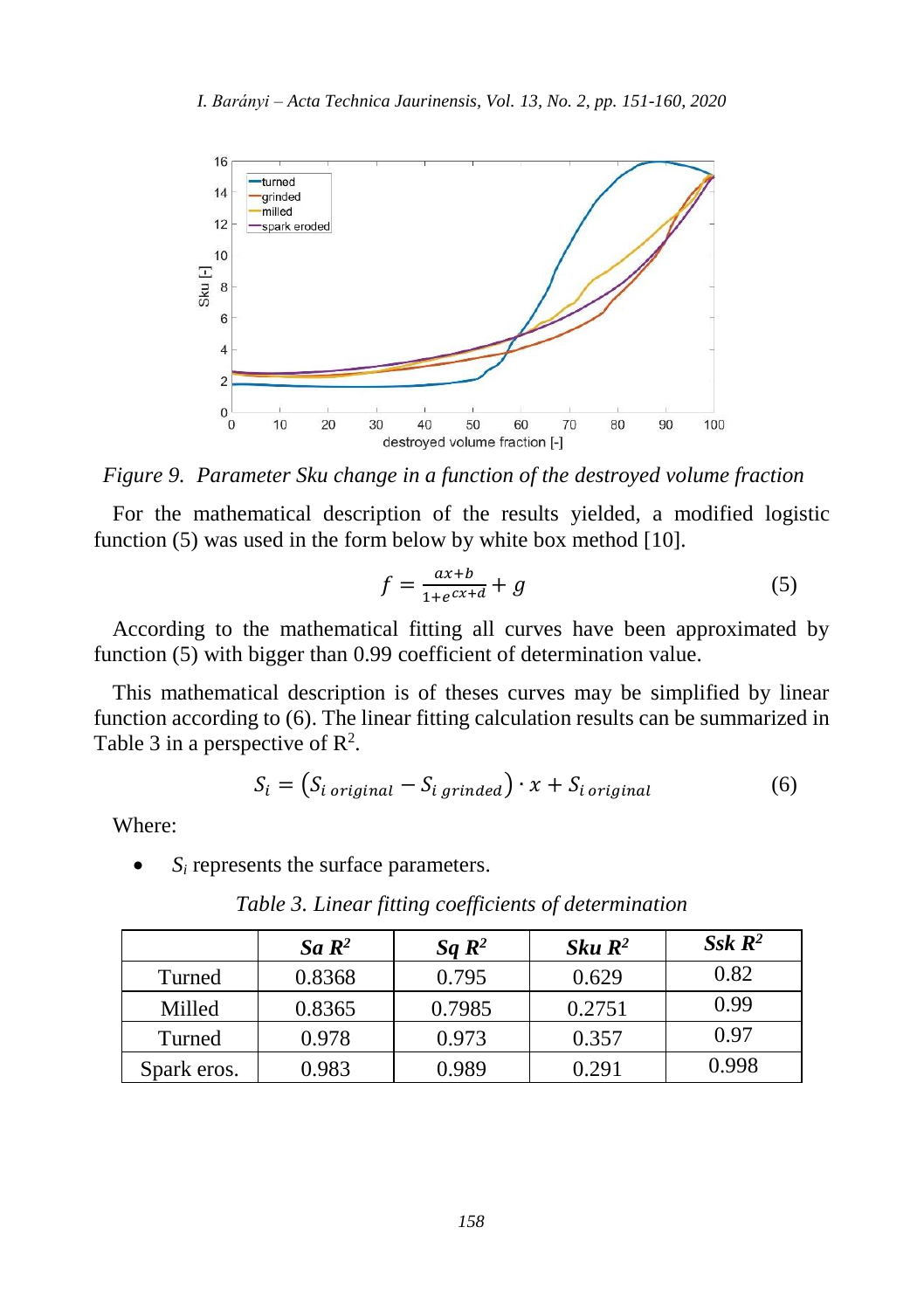# **4. Conclusions**

Using the truncation algorithm running in stage wear process simulated with turned, milled, grinded and spark erosion surface microtopography and abrasion destroyed surface microtopography. According to the simulation the main 3D amplitude roughness parameters named average roughness, root mean square roughness skewness and kurtosis are calculated.

The parameter modification curves fitted with two ways. With the help of the 5 parameters logistic function in every case the coefficient of determination value was bigger than 0.99. The curve fitting with  $1<sup>st</sup>$  polynomial function according to (6) made different results than the logistic function fitting.

According to Table 3. The average roughness parameters and a root mean square roughness parameters modification in a function of destroyed volume fraction is better described by spark erosion and turned case than turned or milled topography case.

The kurtosis parameter modification is not well described with the  $1<sup>st</sup>$  degree polynomial. As Fig. 9 shows the first part of the initial stage the curves are semi horizontal (in a 0%-40% destroyed volume fraction) and after that started to grow until the end of the initial stage. Only in a case of the turned profile this curve abrupt change makes an opportunity to predicts the end of the initial stage.

The skewness parameter which represents the symmetry of the height distribution curve well described with  $1<sup>st</sup>$  degree polynomic function in a case of examined milled, grinded and spark eroded microtopographies.

In the future work authors want to describe the roughness topography with other roughness parameters like functional, spatial and hybrid parameters.

# **References**

- [1] A. Mucsi, Analysis of coil break defects, Engineering Failure Analysis 83 (2018) pp. 109-116. doi: *[https://doi.org/10.1016/j.engfailanal.2017.09.022](http://dx.doi.org/10.14513/actatechjaur.v10.n2.446)*
- [2] K.J.Kubiak, T.W.Liskiewicz, T.G.Mathiab, Surface morphology in engineering applications: Influence of roughness on sliding and wear in dry fretting, Tribology International 44 (11) (2011) pp. 1427-1432. doi: *[https://doi.org/10.1016/j.triboint.2011.04.020](http://dx.doi.org/10.14513/actatechjaur.v10.n2.446)*
- [3] X. Pei, W. Pu, et al., Surface topography and friction coefficient evolution during sliding wear in a mixed lubricated rolling-sliding contact, Tribology